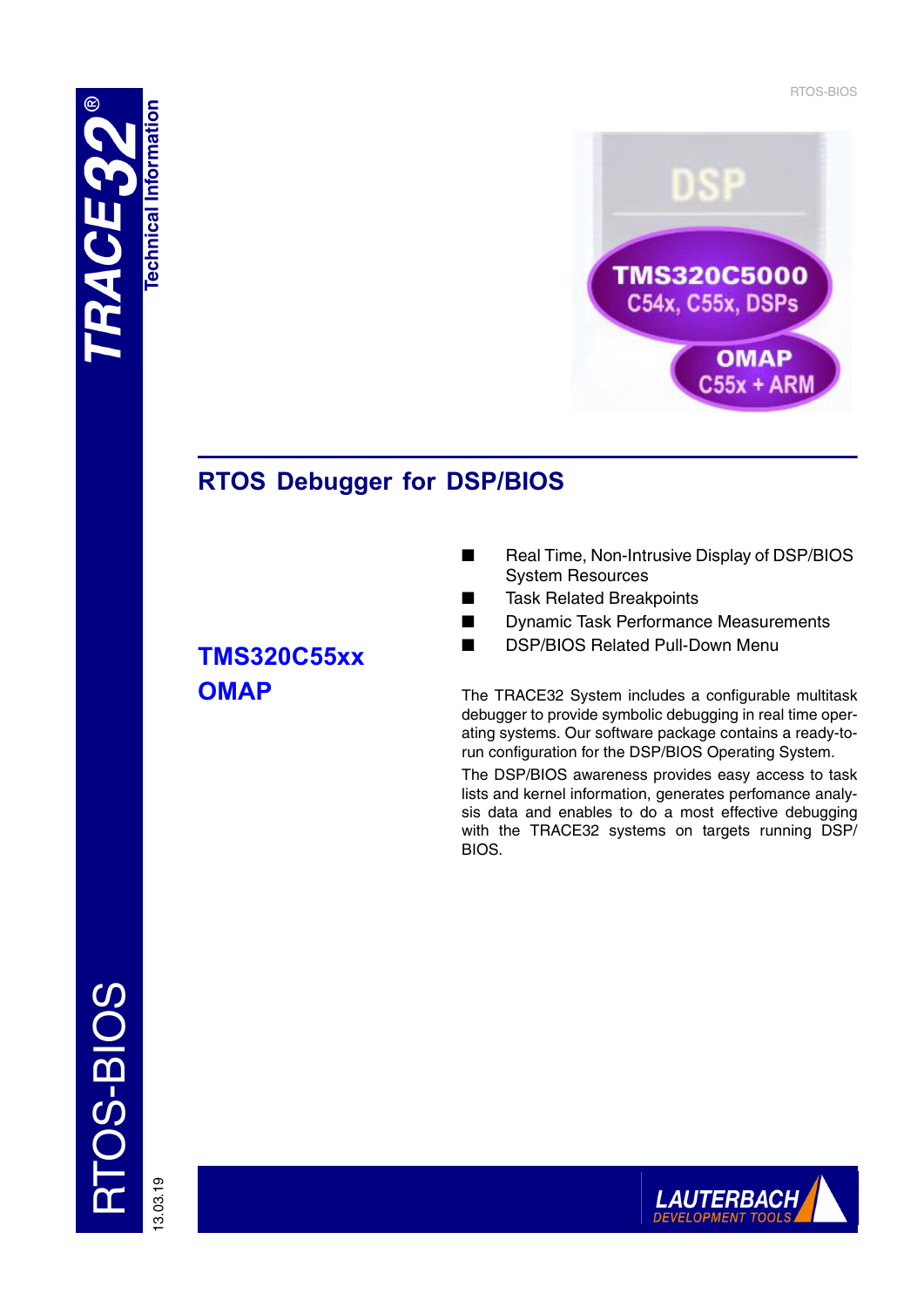# **Multitask Debugging on TRACE32 with DSP/BIOS**

# **Real Time, Non-Intrusive Display of DSP/BIOS System Resources**

The TRACE32 multitask debugger for DSP/BIOS provides display functions to show the system resources of DSP/ BIOS. All objects, such as tasks, mailboxes, semaphores etc. can be displayed and inspected. In addition, by using the processors capability of read-

ing the target memory, while the application is running, the display of all these regions can be viewed non-intrusively in real time. The tables are updated permanently ("On The Fly"), without affecting the application at all.



Task list window, detailed task window and detailed semaphore window

### **Task Related Breakpoints**

Any breakpoint set in the TRACE32 debugger can be set dependent to a specific task. This means, that the

breakpoint will then only halt, if hit by the specified task. This allows task related debugging even in shared code.



Breakpoint list with task dependent breakpoints

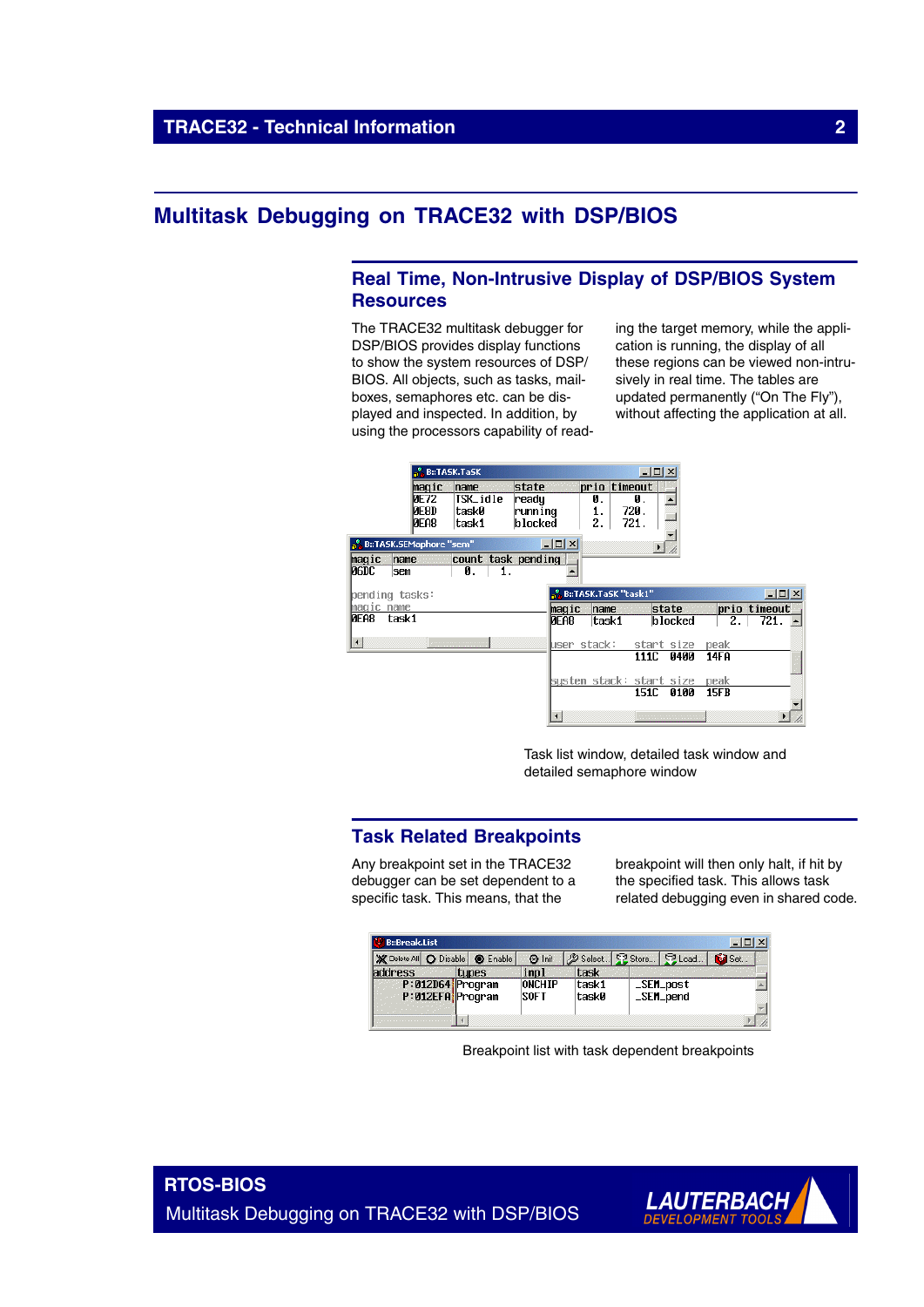# **Dynamic Task Performance Measurement**

While DSP/BIOS is running, TRACE32 is capable of recurrently evaluating the current running task and collecting the results. The percentage, each task consumes of the system, is then displayed graphically and updated permanently. The longer time you let the measurement run, the more exact are the results. This feature is available even without any hardware trace.

| <b>B::PERF.List</b>                |                              |        |               |      |                        |               |         | $ \Box$ $\times$ |
|------------------------------------|------------------------------|--------|---------------|------|------------------------|---------------|---------|------------------|
| Setup.                             | <b>N</b> Config              | Q Goto | List all<br>黶 | View | <b>Hilling</b> Profile | <b>O</b> Init | $O$ Off |                  |
| name                               | ratio                        | 17     | 27.           | 5%   | 10 <sub>l</sub>        | 20/           | 50%     | 100              |
| $ $ (other)<br> TSK_idle<br> task0 | 0.000%<br>33.022%<br>66.238% |        |               |      |                        |               |         |                  |
| ltask1                             | 0.739% $ $                   |        |               |      |                        |               |         |                  |
|                                    |                              |        |               |      |                        |               |         |                  |

Performance measurement list

# **DSP/BIOS related pull-down menu**

Because the menu bar of the TRACE32 user interface can be fully customized, you can create a new pull down menu, including operating system specific commands. We deliver DSP/BIOS support with an example for such specific menues, which provides fast access to the DSP/BIOS features.

| Edit<br>File                                       | View<br>Var                        | <b>Break</b><br>CPU<br>Run.             | <b>Misc</b><br>Trace                                        | Perf                             | DSP/BIOS<br>Cov | Window                                               | Help |
|----------------------------------------------------|------------------------------------|-----------------------------------------|-------------------------------------------------------------|----------------------------------|-----------------|------------------------------------------------------|------|
| HН<br><b>B:TASK.TaSK</b>                           | $\downarrow$ del                   | $ \Box$ $\times$                        | Display Kernel<br><b>Display Tasks</b><br>Display Mailboxes |                                  |                 |                                                      |      |
| maqic<br><b>PF72</b><br><b>DERD</b><br><b>DEAB</b> | name<br>TSK_idle<br>taskØ<br>task1 | state<br>running<br>h Incked<br>blocked | prio<br>и<br>2.                                             | timeou<br>Й.<br>21513.<br>21513. |                 | Display Semaphores<br>Display Memory<br>Display SWIs |      |
|                                                    |                                    |                                         |                                                             |                                  |                 |                                                      |      |
| $\overline{\mathbb{B}^{\dots}}$ task .             |                                    |                                         |                                                             |                                  |                 |                                                      |      |
| KerNeL                                             | TaSK                               | MailBoX                                 | SEMaphore                                                   | MEMory                           | SWI             | previous                                             |      |

TRACE32 with DSP/BIOS menu

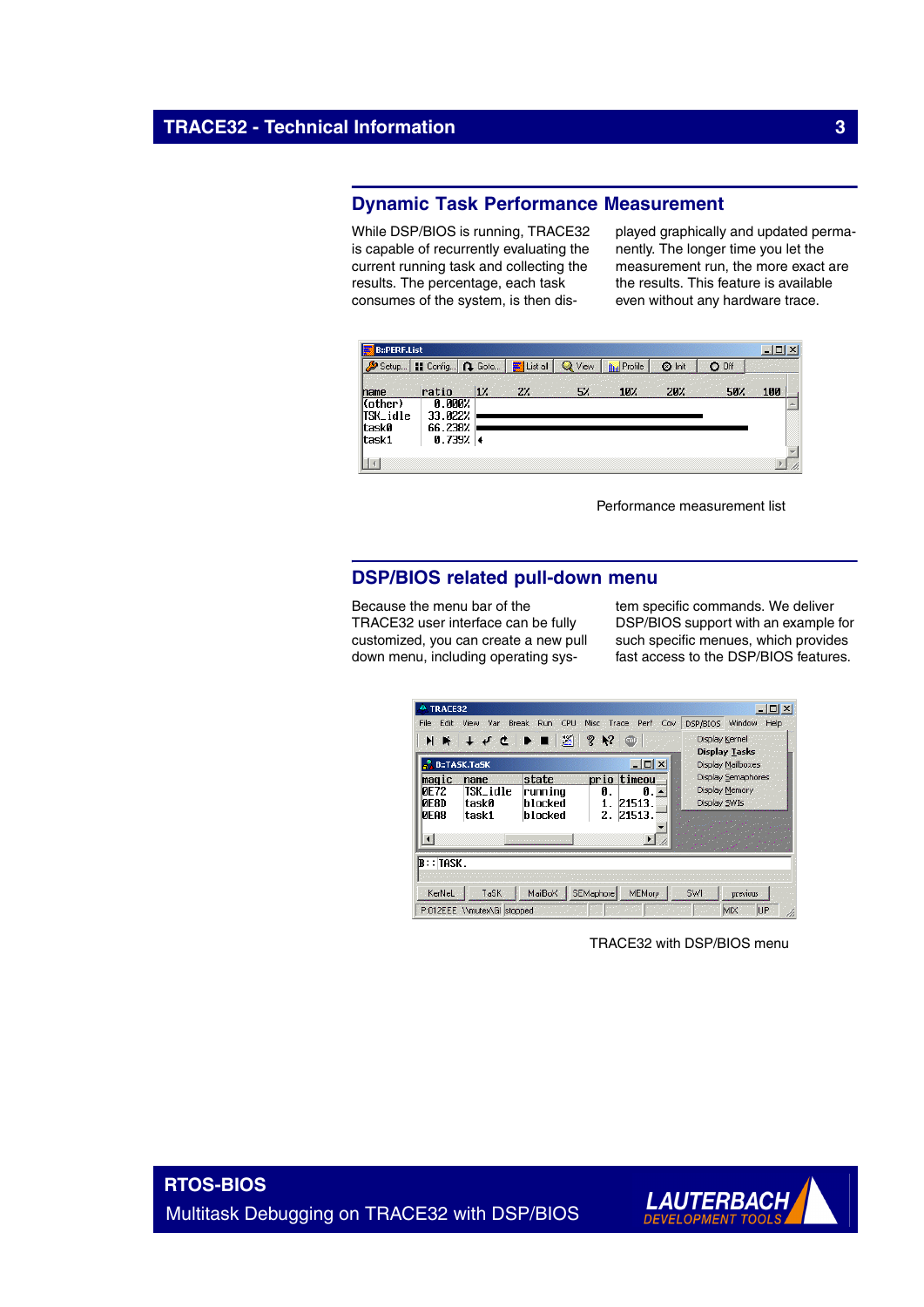# **Contact**

## **International Representative**

#### **Argentina**

Anacom Eletronica Ltda.<br>Mr. Rafael Sorice<br>Rua Nazareth, 807, Barcelona<br>BR-09551-200 São Caetano do Sul, SP<br>Phone: +55 11 3422 4242<br>FAX: +55 11 3422 4242<br>EMAIL: rsorice@anacom.com.br

#### **Australia**

Embedded Logic Solutions P/L<br>Mr. Ramzi Kattan<br>Suite 2, Level 3<br>Parramatta NSW 2150<br>Parramatta NSW 2150<br>Phone: +61 2 9687 1880<br>FMAIL: sales@emlogic.com.au

#### **Austria**

Lauterbach GmbH<br>Altlaufstr. 40<br>D-85635 Höhenkirchen-Siegertsbrunn<br>Phone: +49 8102 9876 187<br>FAX: +49 8102 9876 187<br>EMAIL: sales@lauterbach.com

#### **Belgium**

Tritec Benelux B.V. Mr. Robbert de Voogt Stationspark 550 NL-3364 DA Sliedrecht Phone: +31 184 41 41 31 FAX: +31 184 42 36 11 EMAIL: software@tritec.nl

#### **Brazil**

Anacom Eletronica Ltda.<br>Mr. Rafael Sorice<br>Rua Nazareth, 807, Barcelona<br>BR-09551-200 São Caetano do Sul, SP<br>Phone: +55 11 3422 4242<br>FAX: +55 11 3422 4242<br>EMAIL: rsorice@anacom.com.br

#### **Canada**

Lauterbach Inc. Mr. Udo Zoettler 4 Mount Royal Ave. USA-Marlborough, MA 01752 Phone: +1 508 303 6812 FAX: +1 508 303 6813 EMAIL: info\_us@lauterbach.com

#### **China Beijing**

Lauterbach Technologies Co., Ltd<br>Mr. Linglin He<br>Beijing Office<br>A3,South Lishi Road, XiCheng District<br>Beijing 100037, P.R. China<br>Phone: +86 10 68023523<br>EMAIL: linglin.he@lauterbach.com

#### **China Shenzhen**

Lauterbach Technologies Co., Ltd<br>1406/E Xihaimingzhu Building<br>No.1 Taoyuan Road, Nanshan District<br>Shenzhen 518052, P.R. China<br>Phone: +86 755 8621 0675<br>FAX: +86 755 8621 0675<br>EMAIL: emily.zhang@lauterbach.com

#### **China Suzhou**

Lauterbach Technologies Co., Ltd<br>Mr. Linglin He<br>Hengyu Square, Rm 709<br>Suzhou, 215021 P.R. of China<br>Suzhou, 215021 P.R. of China<br>Phone: +86 512 6265 8030<br>FMAIL: info\_cn@lauterbach.com

#### **Czech. Republic**

Lauterbach GmbH<br>Altlaufstr. 40<br>D-85635 Höhenkirchen-Siegertsbrunn<br>Phone: +49 8102 9876 187<br>FAX: +49 8102 9876 187<br>EMAIL: sales@lauterbach.com

#### **Denmark**

Nohau Danmark A/S<br>Mr. Flemming Jensen<br>Hørkær 26, Plan 4<br>DK-2730 Herlev<br>Phone: +45 44 52 16 50<br>FAX: +45 44 52 26 55<br>EMAIL: info@nohau.dk

#### **Egypt**

Lauterbach GmbH<br>Altlaufstr. 40<br>D-85635 Höhenkirchen-Siegertsbrunn<br>Phone: +49 8102 9876 187<br>FAX: +49 8102 9876 187<br>EMAIL: sales@lauterbach.com

#### **Finland**

Nohau Solutions Finland Mr. Martti Viljainen Tekniikantie 14 FI-02150 Espoo Phone: +358 40 546 0142 FAX: +358 9 2517 8101 EMAIL: sales@nohau.fi

#### **France**

Lauterbach S.A.R.L.<br>Mr. Jean-Pierre Paradiso<br>Europarc - Le Hameau B<br>135 Chemin Des Bassins<br>F-94035 Créteil Cedex<br>Phone: +33 1 49 56 20 30<br>EMAIL: info\_fr@lauterbach.com<br>EMAIL: info\_fr@lauterbach.com

#### **Germany**

Lauterbach GmbH<br>Sales Team Germany<br>Altlaufstr. 40<br>D-85635 Höhenkirchen-Siegertsbrunn<br>Phone: +49 8102 9876 187<br>FAX: +49 8102 9876 187<br>EMAIL: sales@lauterbach.com

#### **Greece**

Lauterbach GmbH Altlaufstr. 40 D-85635 Höhenkirchen-Siegertsbrunn Phone: +49 8102 9876 190 FAX: +49 8102 9876 187 EMAIL: sales@lauterbach.com

### **Hungary**

Lauterbach GmbH<br>Altlaufstr. 40<br>D-85635 Höhenkirchen-Siegertsbrunn<br>Phone: +49 8102 9876 187<br>FAX: +49 8102 9876 187<br>EMAIL: sales@lauterbach.com

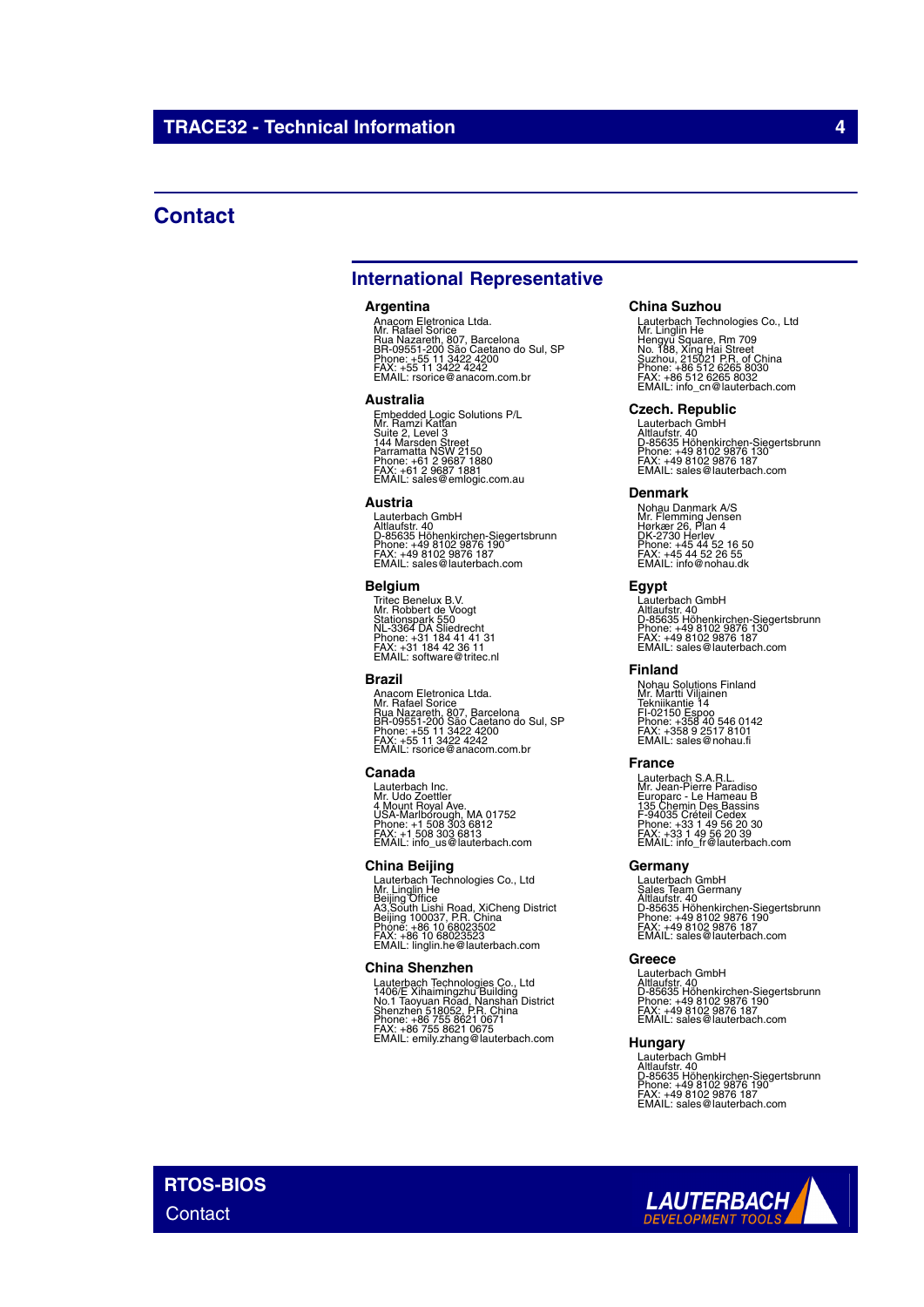#### **India-Bangalore**

Electro Systems Associates Pvt. Ltd.<br>Mr. G. V. Gurunatham<br>Malleswaram West, No.26/1, Dr. Rajkumar<br>Malleswaram West, No.26/1, Dr. Rajkumar<br>. Road India - Bangalore 560055 Phone: +91 80 67648888 FAX: +91 80 23475615 EMAIL: Trace32sales@esaindia.com

#### **India-Chennai**

Electro Systems Associates Pvt. Ltd.<br>Mr. D. Kannan<br>IV Avenue, Ashok Nagar<br>India - Chennai - 600 083 Tamilnadu<br>India - Chennai - 600 083 Tamilnadu<br>Phone: +91 044-24715750<br>EMAIL: chennai@esaindia.com

#### **India-Delhi**

Electro Systems Associates Pvt. Ltd.<br>Mr. R.K. Bhandari<br>Shivajinagar<br>Shivajinagar<br>India - Delhi - 110 092<br>Phone: +91 11-22549351<br>FMAIL: delhi@esaindia.com

#### **India-Hyderabad**

Electro Systems Associates Pvt. Ltd.<br>Mr. C.V.M. Sri Ram Murthy<br>Shop No. 14, "Global Enclave"<br>India - Hyderabad 500 072<br>India - Hyderabad 500 072<br>Phone: +91 40-23063346<br>EMAIL: hyderabad@esaindia.com

#### **India-Kolkata**

Electro Systems Associates Pvt. Ltd. Mr. Arun Roy India - Kolkata Phone: +91 98305 78843 FAX: EMAIL: kolkata@esaindia.com

#### **India-Pune**

Electro Systems Associates Pvt. Ltd.<br>Mr. R K Bhandari<br>Shrivajinagar<br>Shivajinagar<br>India - Pune - 411 016<br>Phone: +91 20 - 30462035 / 25663<br>PAX: +91 20 -25677202<br>EMAIL: pune@esaindia.com

### **Ireland**

Lauterbach Ltd. Mr. Richard Copeman 11 Basepoint Enterprise Centre Stroudley Road Basingstoke, Hants RG24 8UP Phone: 0044-118 328 3334 FAX: EMAIL: info\_uk@lauterbach.com

#### **Israel**

ltec Ltd.<br>Mr. Mauri Gottlieb<br>P.O.Box 10002<br>IL-Tel Aviv 61100<br>Phone: +972 3 6497661<br>FMAIL: general@itec.co.il

### **Italy**

Lauterbach Srl Mr. Maurizio Menegotto Via Enzo Ferrieri 12 I-20153 Milano Phone: +39 02 45490282 FAX: +39 02 45490428 EMAIL: info\_it@lauterbach.com

#### **Japan**

Lauterbach Japan, Ltd.<br>3-8-8 Shinyokohama<br>X-8-8 Shinyokohama<br>Yokohama-shi, Japan 222-0033<br>Yokohama-shi, Japan 222-0033<br>Phone: +81 45 477 4519<br>EMAIL: info@lauterbach.co.jp

#### **Luxembourg**

Tritec Benelux B.V. Mr. Robbert de Voogt Stationspark 550 NL-3364 DA Sliedrecht Phone: +31 184 41 41 31 FAX: +31 184 42 36 11 EMAIL: software@tritec.nl

#### **Malaysia**

Flash Technology<br>Mr. Teo Kian Hock<br>No 61, # 04-15 Kaki Bukit Av 1<br>Shun Li Industrial Park<br>SGP-Singapore 417943<br>Phone: +65 6749 6138<br>PMAIL: teokh@flashtech.com.sg<br>EMAIL: teokh@flashtech.com.sg

#### **Mexico**

Lauterbach Inc. Mr. Udo Zoettler 4 Mount Royal Ave. USA-Marlborough, MA 01752 Phone: +1 508 303 6812 FAX: +1 508 303 6813 EMAIL: info\_us@lauterbach.com

#### **Netherlands**

Tritec Benelux B.V. Mr. Robbert de Voogt Stationspark 550 NL-3364 DA Sliedrecht Phone: +31 184 41 41 31 FAX: +31 184 42 36 11 EMAIL: software@tritec.nl

#### **New Zealand**

Embedded Logic Solutions P/L<br>Mr. Ramzi Kattan<br>Suite 2, Level 3<br>Parramatta NSW 2150<br>Parramatta NSW 2150<br>Phone: +61 2 9687 1880<br>Phone: +61 2 9687 1881<br>EMAIL: sales@emlogic.com.au

#### **Norway**

Nohau Solutions AB<br>Mr. Jörgen Nilsson<br>Derbyvägen 6D<br>SE-21235 Malmoe<br>Phone: +46 40 592 2206<br>FAX: +46-40 592 229<br>EMAIL: Jorgen.nilsson@nohau.se

#### **Poland**

QUANTUM Sp. z o.o.<br>Mr. Aleksander Bil<br>ul. Jeleniogorska 6<br>54-056 Wroclaw<br>Phone: +48 71 362 6357<br>FAX: +48 71 362 6357<br>EMAIL: info@quantum.com.pl

#### **Portugal**

Captura Electronica,SCCL<br>Mr. Juan Martinez<br>c/Duero, 40<br>E-08031 Barcelona<br>Phone: +34 93 407 0778<br>FAX: +34 93 407 0778<br>EMAIL: info@captura-el.com

#### **Romania**

Lauterbach GmbH<br>Altlaufstr. 40<br>D-85635 Höhenkirchen-Siegertsbrunn<br>Phone: +49 8102 9876 187<br>FAX: +49 8102 9876 187<br>EMAIL: sales@lauterbach.com

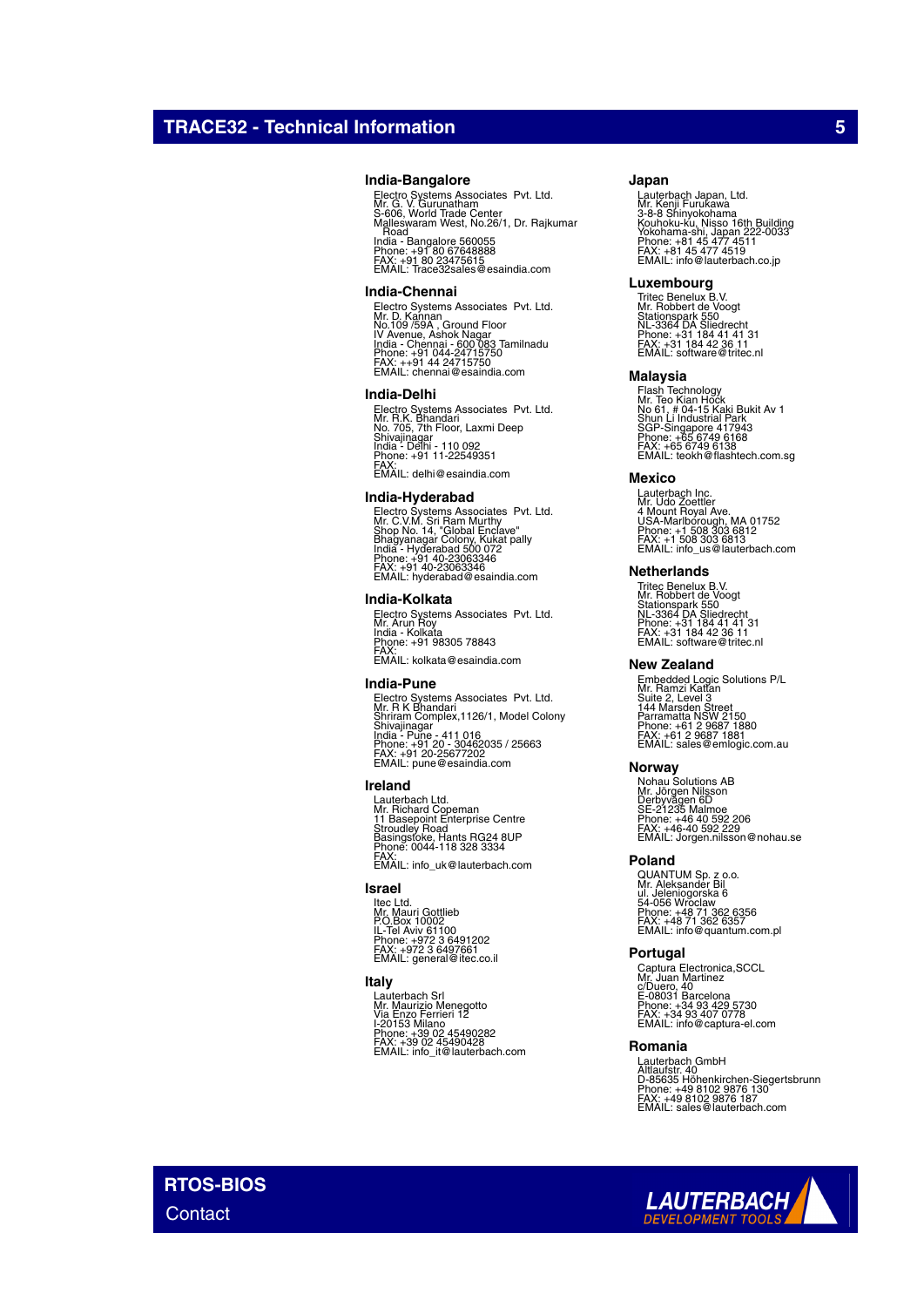## **TRACE32 - Technical Information 6**

#### **Russia**

RTSoft Mr. Alexey Isaev Nikitinskaya 3 RUS-105037 Moscow Phone: +7 495 742 6828 FAX: +7 495 742 6829 EMAIL: sales@rtsoft.msk.ru

#### **Singapore**

Flash Technology<br>Mr. Teo Kian Hock<br>No 61, # 04-15 Kaki Bukit Av 1<br>Shun Li Industrial Park<br>SGP-Singapore 417943<br>Phone: +65 6749 6138<br>FMAIL: teokh@flashtech.com.sg<br>EMAIL: teokh@flashtech.com.sg

#### **South Korea, Pangyo**

Hancom MDS Inc.<br>Mr. Dongwook Jun<br>3FL. Hancom Tower<br>Seongnam-si, Gyeonggi-do, 463-400, ROK<br>Seongnam-si, Gyeonggi-do, 463-400, ROK<br>Phone: +82-31-627-3100<br>EMAIL: trace32@hancommds.com

#### **Spain**

Captura Electronica,SCCL Mr. Juan Martinez c/Duero, 40 E-08031 Barcelona Phone: +34 93 429 5730 FAX: +34 93 407 0778 EMAIL: info@captura-el.com

#### **Sweden**

Nohau Solutions AB<br>Mr. Jörgen Nilsson<br>Derbyvägen 6D<br>SE-21235 Malmoe<br>Phone: +46 40 592 2206<br>FAX: +46 40 592 229<br>EMAIL: Jorgen.nilsson@nohau.se

#### **Switzerland**

JDT Jberg DatenTechnik Mr. Andreas Jberg Zimmereistrasse 2 CH-5734 Reinach AG Phone: +41 62 7710 886 FAX: EMAIL: Andreas.Jberg@jdt.ch

#### **Taiwan**

Superlink Technology Corp.<br>Mr. Sulin Huang<br>3F-8,No.77,Sec.1,Xintaiwu Rd.,Xizhi District,<br>New Taipei City 22101, Taiwan, R.O.C.<br>Phone: +886 2 26983535<br>FAX: +886 2 26983535<br>EMAIL: info.stc@superlink.com.tw

#### **Tunisia**

Lauterbach Consulting S.A.R.L.<br>Mr. Khaled Jmal<br>Route El Ain Km 3.5<br>TN-3062 Sfax<br>Phone: +216-31361061<br>FMX: -216-74611723<br>EMAIL: info\_tn@lauterbach.com

#### **Turkey-1**

Tektronik Muh. ve Tic. A.S.<br>Mr. Hakan Yavuz<br>Bilkent<br>OrberPlaza B-Blok, 702B<br>06800 Ankara<br>Phone: +90 312 437 3000<br>Phone: +90 312 437 1616<br>EMAIL: info@tektronik.com.tr

#### **Turkey-2**

G3TEK Embedded Technologies Ltd. Mr. Celal Aygun Ilkyerlesim Mah. 445. Sok. No: 48 06370 Batikent/Ankara Phone: +90 312 3324769 FAX: +90 312 3324769 EMAIL: info@g3tek.com

#### **UK**

Lauterbach GmbH Mr. Richard Copeman Altlaufstr. 40 D-85635 Höhenkirchen-Siegertsbrunn Phone: +49 8102 9876 190 FAX: +49 8102 9876 187 EMAIL: sales@lauterbach.com

#### **USA East**

Lauterbach Inc. Mr. Udo Zoettler 4 Mount Royal Ave. USA-Marlborough, MA 01752 Phone: +1 508 303 6812 FAX: +1 508 303 6813 EMAIL: info\_us@lauterbach.com

#### **USA West**

Lauterbach Inc.<br>Mr. Bob Kupyn<br>1111 Main Street, Suite 620<br>USA-Vancouver, WA. 98660<br>Phone: +1 503 524 2222<br>FAX: +1 503 524 2223<br>EMAIL: bob.kupyn@lauterbach.com

**RTOS-BIOS Contact** 

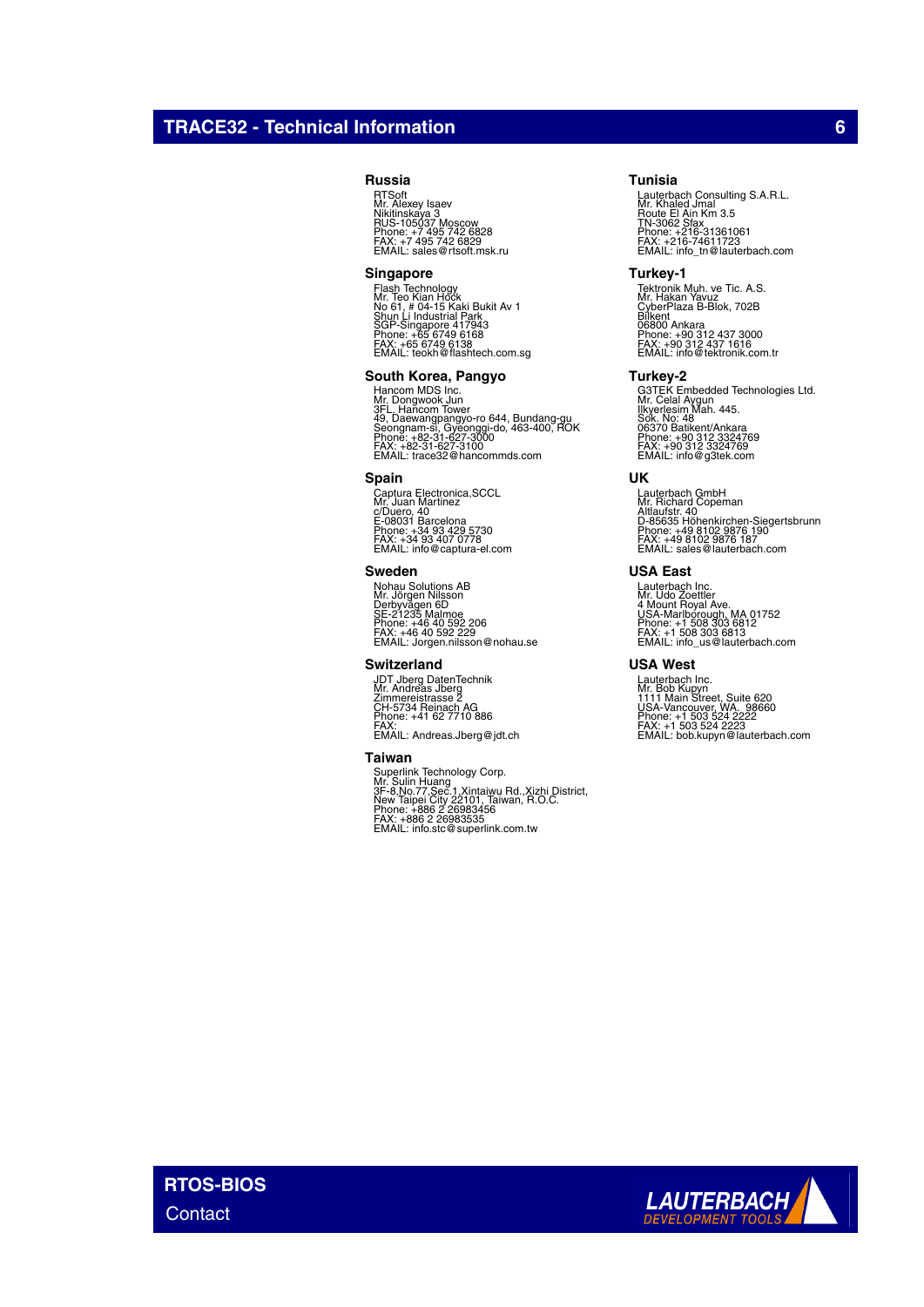# **Additional Information**

# **<http://www.lauterbach.com>**

### **Lauterbach GmbH**

Altlaufstr. 40 D-85635 Höhenkirchen-Siegertsbrunn Tel. ++49 8102 9876-0 FAX -999 info@lauterbach.com http://www.lauterbach.de

#### **Lauterbach Inc.**

4 Mount Royal Ave.<br>Marlboro MA 01752<br>Phone (508) 303 6812 FAX (508) 303 6813<br>intp://www.us.lauterbach.com<br>http://www.us.lauterbach.com

#### **Lauterbach Ltd.**

11 Basepoint Enterprise Ctre Stroudley Road<br>Basingstoke, Hants RG24 8UP<br>Phone ++44-1256-333-690 FAX -661<br>info\_uk@lauterbach.co.uk<br>http:/www.lauterbach.co.uk

### **Lauterbach S.A.R.L.**

135 Chemin Des Bassins F-94035 Créteil Cedex Phone ++33-149-562-030 FAX ++33-149-562-039 info\_fr@lauterbach.com http:/www.lauterbach.fr

### **Disclaimer**

#### The information presented is intended to give overview information only. Changes and technical enhancements or modifications can be made without notice.

**Lauterbach Japan, Ltd.**

3-9-5 Shinyokohama Kouhoku-ku Yokohama-shi Japan 222-0033 Phone ++81-45-477-4511 FAX -4519 info\_j@lauterbach.com http://www.lauterbach.co.jp

#### **Lauterbach s.r.l.**

Lauterbach s.r.l.<br>Via Enzo Ferrieri 12<br>I-20153 Milano<br>Phone ++39 02 45490282<br>FAX ++39 02 45490428<br>info\_it@lauterbach.it http://www.lauterbach.it

### **Suzhou Lauterbach Consulting**

**Co.,Ltd.** Room 1605, Xing Hai International Square No.200, Xing Hai Street Suzhou, 215021 PR of China Phone: 0086-512 6265 8030 FAX: 0086-512 6265 8032 info\_cn@lauterbach.cn http://www.lauterbach.cn

**RTOS-BIOS Contact**